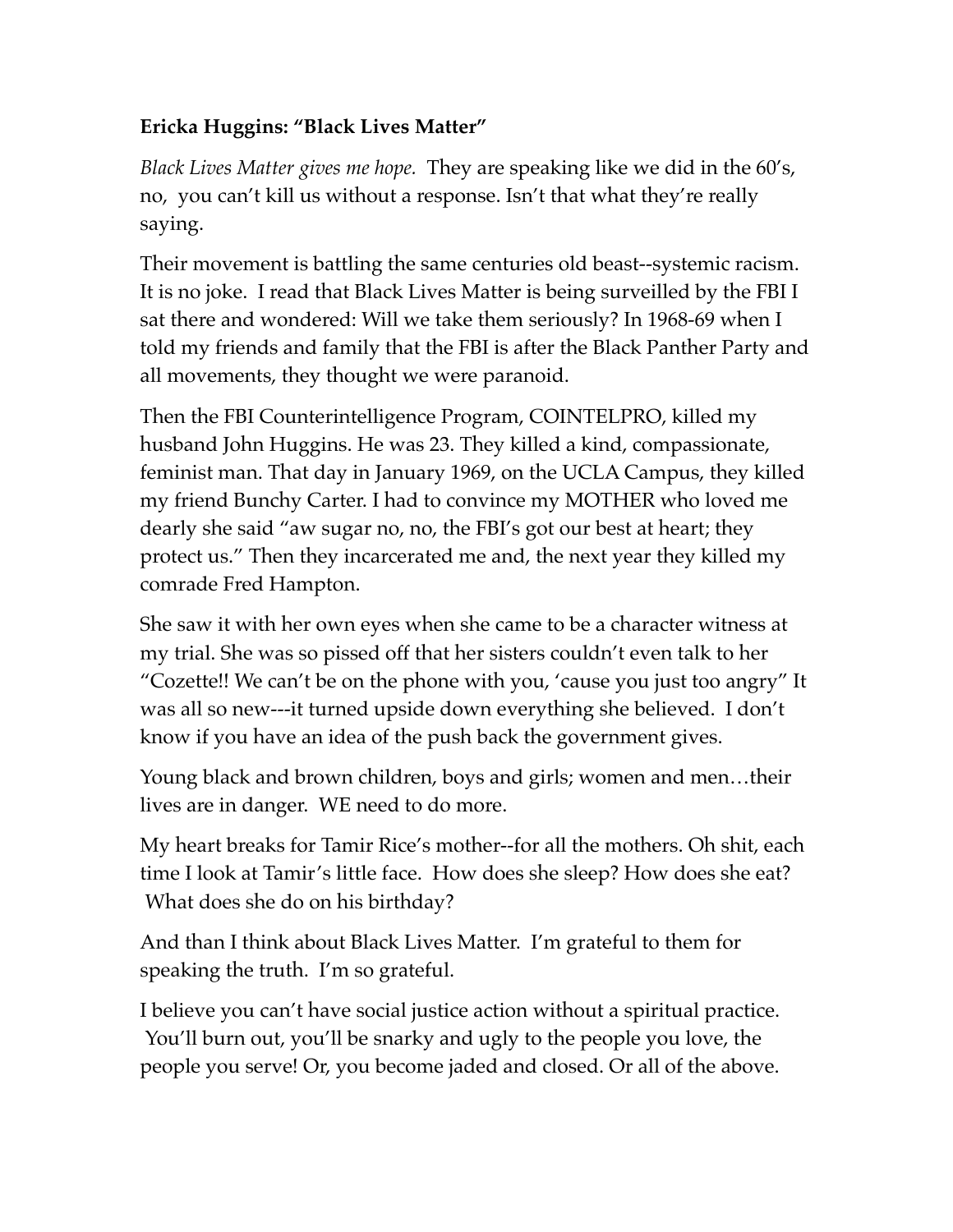Every one of the women (in Black Lives Matter) I have talked to says that they believe in caring for each other, grounding each other. Talking about their sorrows and challenges. They do their best to be honest in their communications with each other.

I'm not talking about public stuff. This is the behind the scenes. They are being real.

We didn't know how to do that. Many of us died on the inside. BLM is doing it. We need to say to ourselves what we can do. Maybe I don't want to shut down a bridge. Maybe I want to recreate the bussing to Prisons program. I can do something else. The question is, "what can I do, within my own life."

## **Ericka Huggins: "Meditation & Mothering"**

I taught myself to meditate when I was incarcerated, before I was moved to solitary confinement. I was in administrative segregation. They thought, "Let's isolate the women of the Black Panther party from everybody else and put them in, what the guards called, the Panther Wing. You could hear them yelling outside the wing, "I'm feeding the Panthers!"

It was when I was in that cell that I thought, I cannot do this. I had not healed from the assassination of my husband not to mention all the other deaths I had experienced. I was separated from my three-month-old baby daughter. I was 21 when my daughter was born.

And so I felt like an old lady in my being. And I didn't wanna feel like that. I didn't want to have my heart shrivel up and my mind become small. So I asked one of my lawyers, Charlie Garry--who did a headstand before he entered the courtroom every day—to get me a book on yoga. So he found this little book for me. As I began to practice the yoga postures, I noticed what the woman who wrote the book said,

When you finish the postures, "sit quietly for meditation".

Just notice your breath and sit. And I did. And it saved me.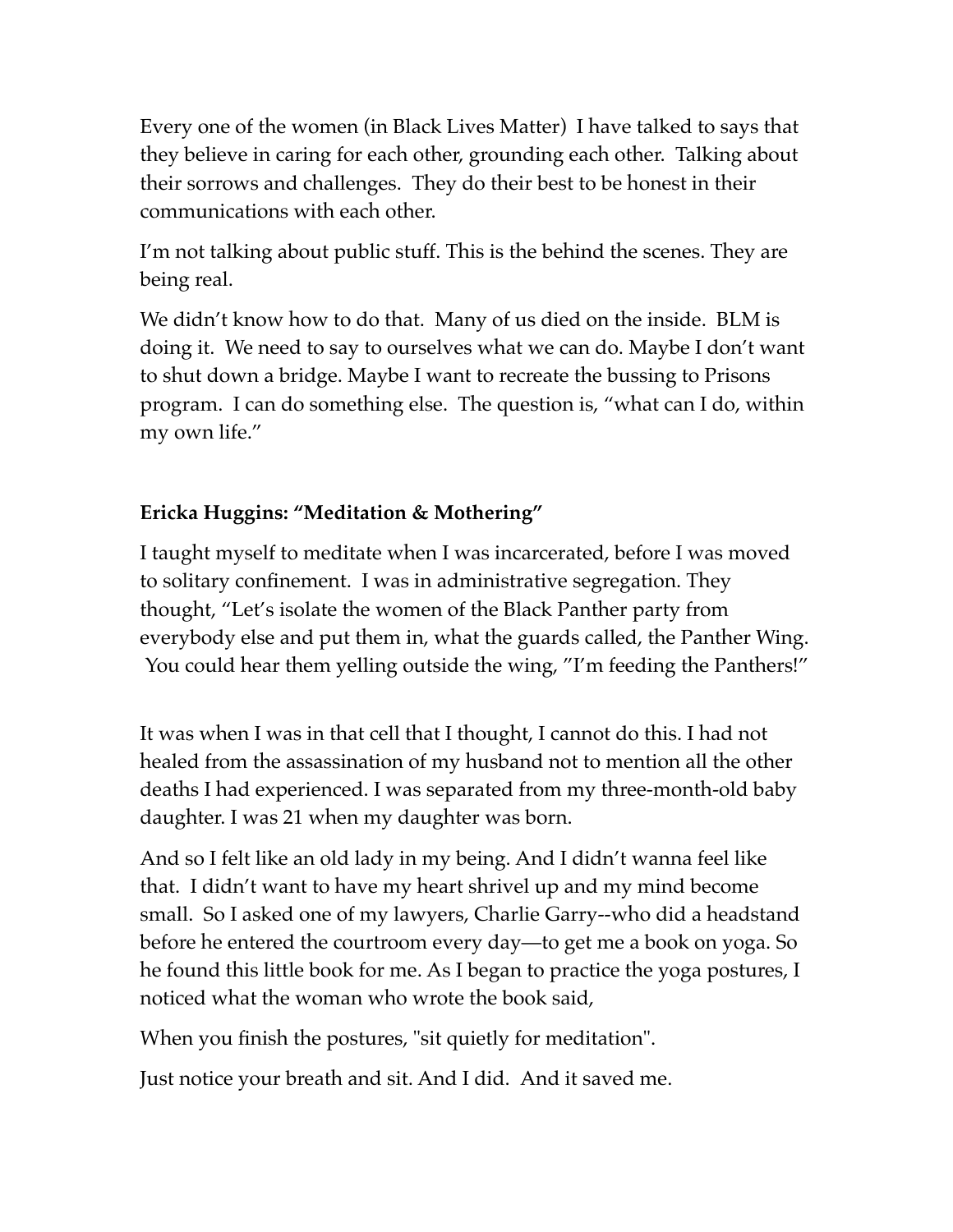See, I didn't think I was going to get out of prison. I thought I would spend the rest of my life incarcerated. Because of the heinous FBI Cointelpro.

I knew I had to make the best of it. I knew I couldn't go the route of the other women, doing whatever the guards told them so they could have an extra hour out of their cells. Giving up their spirit. I wasn't going to do that. I was NOT going to do that.

And so meditation helped me in every nook and cranny of my life and, I knew then that should I ever leave there--it was a faraway wish that I would ever be out of there--meditation would stay with me.

Meditation made it so that I was able to be with my daughter once a week for an hour. She was three months old when I was incarcerated, I had to stop breastfeeding--- that broke my heart and it broke our bond. If you understand what breastfeeding is all about. It's not just nourishment—it is nurture.

I can still see those little red pills they gave me, those red pills to dry my milk, that's when I knew- I can't, I can't do this. Without something, and, what is that something? My mother-in-law would come every week and bring my daughter. Sometimes I could hold her. When she was able to walk I was able to be really present with her and have fun with her for that hour…I just was very present. That was the result of meditation.

And then when my daughter was able to talk and converse with me I was able to really talk with her. I'd bawl my eyes out when I'd go back to that cell, but I was able to be with her so that she wasn't leaving absolutely sad.

Although I'm sure she was sad, because she was a brilliant little girl without her mother or her father.